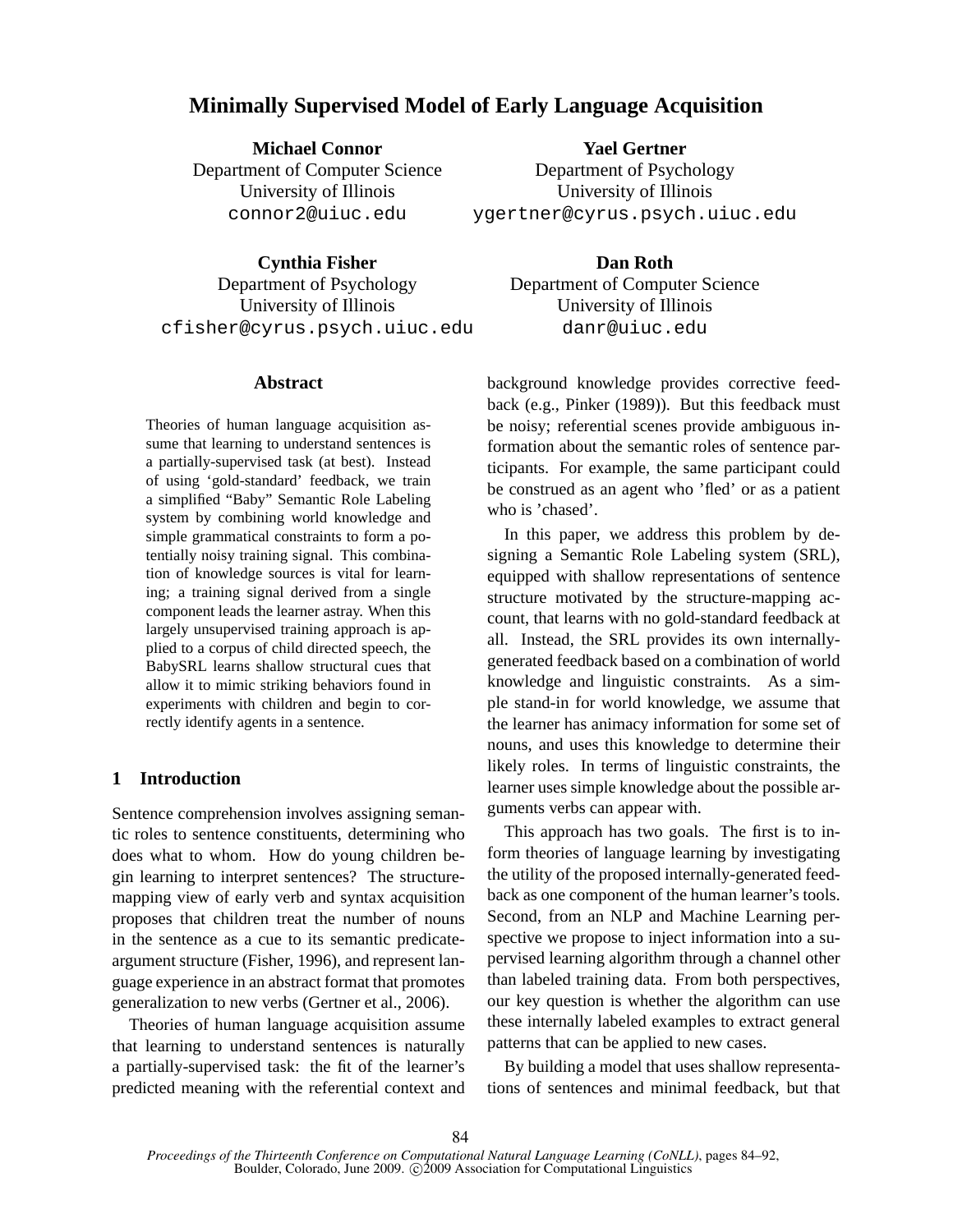mimics features of language development in children, we can explore the nature of initial representations of syntactic structure.

# **1.1 Background**

The structure-mapping account of early verb and syntax acquisition makes strong predictions. First, it predicts early use of simple structural cues to sentence interpretation. As soon as children can identify some nouns, they should assign different interpretations to transitive and intransitive sentences, simply by assuming that each noun in the sentence bears a distinct semantic role. Similarly, languagespecific syntactic learning should transfer rapidly to new verbs. Second, however, this account predicts striking errors. In "Fred and Ginger danced", an intransitive verb occurs with two nouns. If children interpret any two-noun sentence as if it were transitive, they should mistakenly interpret the order of two nouns in such conjoined-subject intransitive sentences as agent-patient. Experiments with young children support these predictions. 21-month-olds use the number of nouns to understand sentences containing new verbs (Yuan et al., 2007), generalize what they have learned about transitive word-order to new verbs (Gertner et al., 2006), and make the predicted error, treating intransitive sentences containing two nouns as if they were transitive (Gertner and Fisher, 2006). By 25 months, children have learned enough about English syntax to interpret conjoined-subject intransitives differently from transitives (Naigles, 1990).

Our previous computational experiments with a system for automatic semantic role labeling (Connor et al., 2008) suggest that it is possible to learn to assign basic semantic roles based on the simple representations proposed by the structure-mapping view. The classifier's features were limited to lexical information (nouns and verbs only) and the number and order of nouns in the sentence, and trained on a sample of child-directed speech annotated in Prop-Bank (Kingsbury and Palmer, 2002) style. Given this training, our classifier learned to label the first of two nouns as an agent and the second as a patient. Even amid the variability of casual speech, simply representing the target word as the first or the second of two nouns significantly boosts SRL performance (relative to a lexical baseline) on transitive sentences containing novel verbs. This result depends on key assumptions of the structure-mapping view, including abstract representations of semantic roles, and abstract but simple representations of sentence structure. Another approach was taken by (Alishahi and Stevenson, 2007). Their model learned to assign semantic roles without prior knowledge of abstract semantic roles. Instead, it relied on built-in syntactic knowledge and a rich hierarchical representation of semantic knowledge to learn links between sentence structure and meaning.

However, our previous experimental design has a serious drawback that limits its relevance to the study of how children learn their first language. In training, our SRL received gold standard feedback consisting of correctly labeled sentences. Thus when the SRL made a mistake in identifying the semantic role of any noun in a sentence, it received feedback about the 'true' semantic role of this noun. As noted above, this is an unrealistic assumption for the input to human learners.

Here we ask whether an SRL could learn to interpret simple sentences even without gold-standard feedback by relying on world knowledge to generate its own feedback. This internally-generated feedback was based on the following assumptions. First, nouns referring to animate entities are likely to be agents, and nouns referring to inanimate entities are not. Second, each predicate takes at most one agent. Such role uniqueness constraints are typically included in linguistic discussions of thematic roles (Bresnan, 1982; Carlson, 1998). The animacy heuristic is not always correct, of course. For example, in "The door hit you", an inanimate object is the agent of action, and an animate being is the patient. Nevertheless, it is useful for two reasons. First, there is a strong cross-linguistic association between agency and animacy (Aissen, 1999; Dowty, 1991). Second, from the first year of life, children have strong expectations about the capacities of animate and inanimate entities (Baillargeon et al., in press). Given the universal tendency for speakers to talk about animate action on less animate objects, many sentences will present useful training data to the SRL: In ordinary sentences such as "You broke it," feedback generated based on animacy will resemble gold-standard feedback.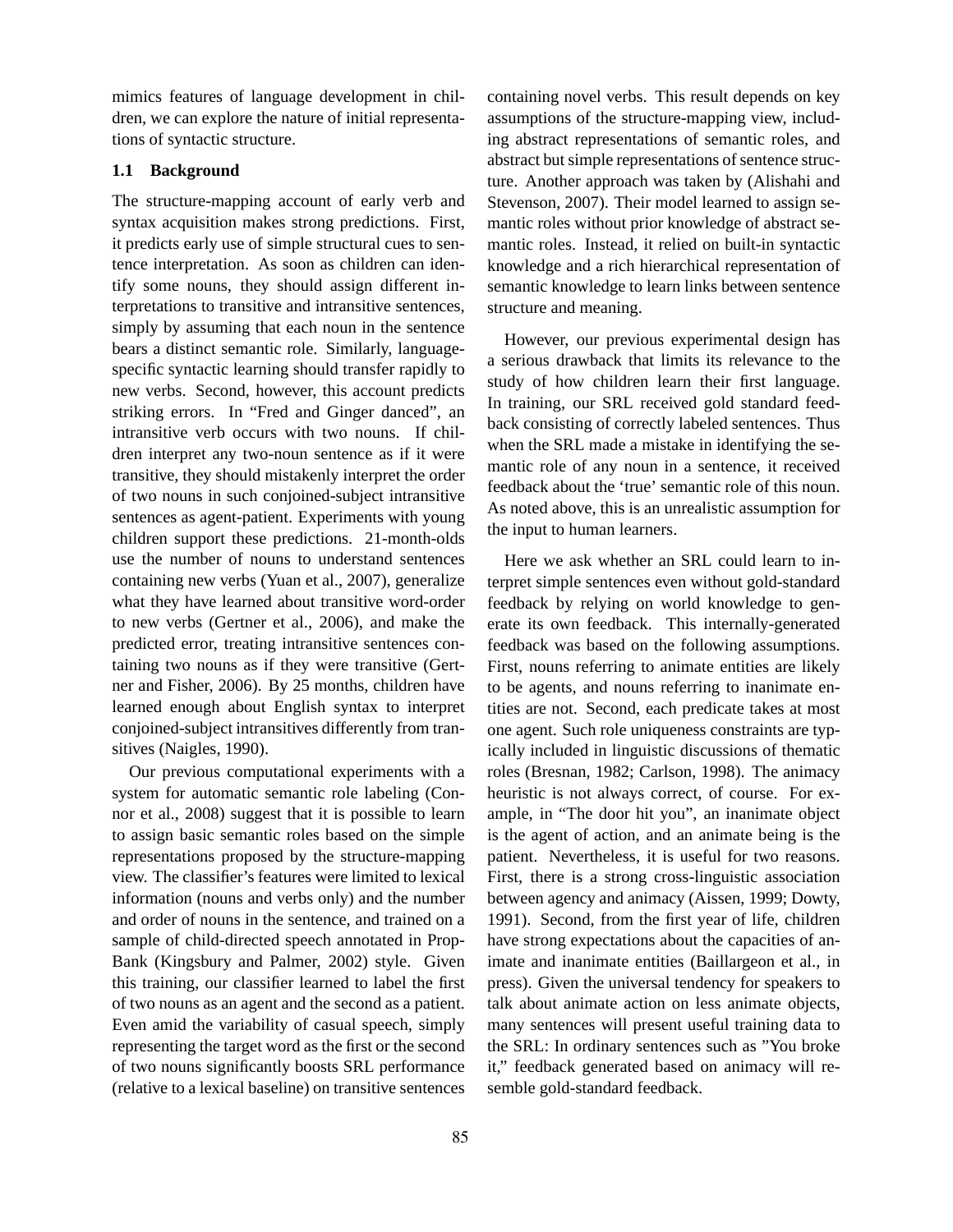### **2 Learning Model**

Our learning task is similar to the full SRL task (Carreras and Marquez, 2004), except that we classify ` the roles of individual words rather than full phrases. A full automatic SRL system (e.g. (Punyakanok et al., 2005a)) typically involves multiple stages to 1) parse the input, 2) identify arguments, 3) classify those arguments, and then 4) run inference to make sure the final labeling for the full sentence does not violate any linguistic constraints. Our simplified BabySRL architecture essentially replaces the first two steps with developmentally plausible heuristics. Rather than identifying arguments via a learned classifier with access to a full syntactic parse, the BabySRL treats each noun in the sentence as a candidate argument and assigns a semantic role to it. A simple heuristic collapsed compound or sequential nouns to their final noun, an approximation of the head noun of the noun phrase. For example, 'Mr. Smith' was treated as the single noun 'Smith'. Other complex noun phrases were not simplified in this way. Thus, a phrase such as 'the toy on the floor' would be treated as two separate nouns, 'toy' and 'floor'. This represents the assumption that young children know 'Mr. Smith' is a single name, but they do not know all the predicating terms that may link multiple nouns into a single noun phrase. The simplified learning task of the BabySRL implements a key assumption of the structure-mapping account: that at the start of multiword sentence comprehension children can tell which words in a sentence are nouns (Waxman and Booth, 2001), and treat each noun as a candidate argument.

We further simplify the SRL task such that classification is between two macro-roles: A0 (agent) and A1 (non-agent; all non-A0 arguments). We did so because we reason that this simplified feedback scheme can be primarily informative for a first stage of learning in which learners identify how their language identifies agents vs. non-agents in sentences. In addition, this level of role granularity is more consistent across verbs (Palmer et al., 2005).

For argument classification we use a linear classifier trained with a regularized perceptron update rule (Grove and Roth, 2001). This learning algorithm provides a simple and general linear classifier that works well in other language tasks, and allows us to inspect the weights of key features to determine their importance for classification.

For the final predictions, the classifier uses predicate-level inference to ensure coherent argument assignments. In our task the only active constraints are that all nouns require a tag, and that they have unique labels, which for this restricted case of A0 vs. not A0 means there will be only one agent.

#### **2.1 Training and Feedback**

The key feature of our BabySRL lies in the way feedback is provided. Ordinarily, during training, SRL classifiers predict a semantic label for an argument and receive gold-standard feedback about its correct semantic role. Such accurate feedback is not available for the child learner. Children must rely on their own error-prone interpretation of events to supply feedback. This internally-generated feedback signal is presumably derived from multiple information sources, including the plausibility of particular combinations of argument-roles given the current situation (Chapman and Kohn, 1978). Here we model this process by combining background knowledge with linguistic constraints to generate a training signal. The 'unsupervised' feedback is based on: 1) nouns referring to animate entities are assumed to be agents, while nouns referring to inanimate entities are non-agents and 2) each predicate can have at most one agent.

This internally-generated feedback bears some similarities to Inference Based Training (Punyakanok et al., 2005b). In both cases the feedback to local supervised classifiers depends on global constraints. With IBT, feedback for mistakes is only considered after global inference, but for BabySRL the global inference is applied to the feedback itself. Figure 1 gives an overview of the training and testing procedure, making clear the distinction between training and testing inference.

The training data were samples of parental speech to one child ('Sarah'; (Brown, 1973), available via Childes (MacWhinney, 2000)). We trained on parental utterances in samples 1 through 80, recorded at child age 2;3-3;10 years. All verbcontaining utterances without symbols indicating long pauses or unintelligible words were automatically parsed with the Charniak parser (Charniak, 1997) and annotated using an existing SRL sys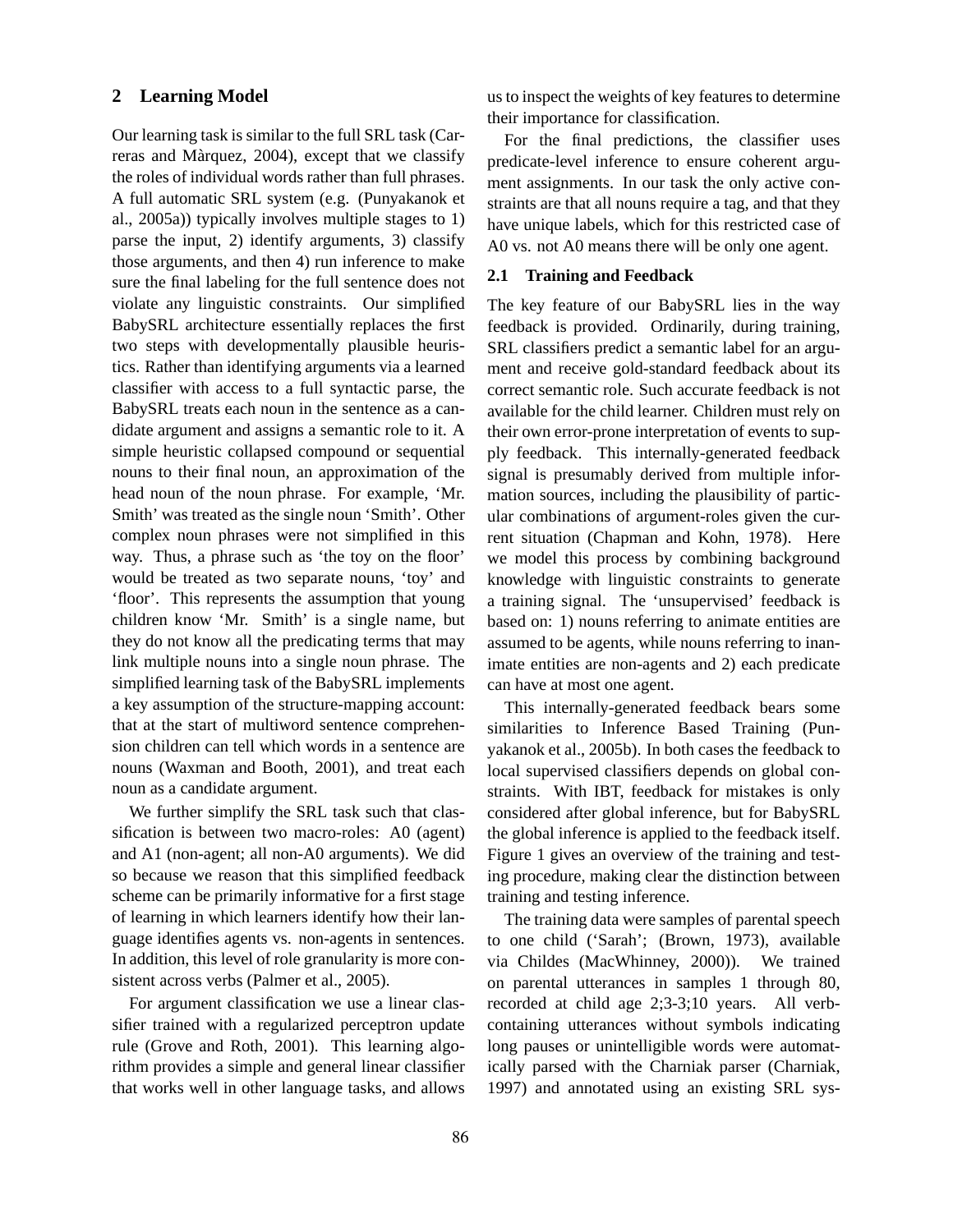tem (Punyakanok et al., 2005a). In this initial pass, sentences with parsing errors that misidentified argument boundaries were excluded. Role labels were hand-corrected using the PropBank annotation scheme. The child-directed speech training set consists of about 8300 tagged arguments over 4700 sentences, of which a majority had a single verb and two labeled nouns<sup>1</sup>. The annotator agreement on this data set ranged between 95-97% at the level of arguments. In the current paper these roletagged examples provide a comparison point for the utility of animacy-based feedback during training.

Our BabySRL did not receive these handcorrected semantic roles during training. Instead, for each training example it generated its own feedback based in part on an animacy table. To obtain the animacy table we coded the 100 most frequent nouns in our corpus (which constituted less than 15% of the total number of nouns, but 65% of noun occurrences). We considered 84 of these nouns to be unambiguous in animacy: Personal pronouns and nouns referring to people were coded as animate (30). Nouns referring to objects, body parts, locations, and times, were coded as inanimate (54). The remaining 16 nouns were excluded because they were ambiguous in animacy (e.g., dolls, actions).

We test 3 levels of feedback representing increasing amounts of linguistic knowledge used to generate internal interpretations of the sentences. Using the animacy table, Animacy feedback (**Feedback 1**) was generated as follows: for each noun in training, if it was coded as animate it was labeled A0, if it was coded as inanimate it was labeled A1, otherwise no feedback was given. Because of the frequency of animate nouns this gives a skewed distribution of 4091 animate agents and 1337 inanimate non-agents.

(**Feedback 2**) builds on Feedback 1 by adding another linguistic constraint: if a noun was not found in the animacy-table and there is another noun in the sentence that is labeled A0, then the unknown noun is an A1. In the training set this adds non-agent training examples, yielding 4091 A0 and 2627 A1 examples.

Feedback 1 and Feedback 2 allow two nouns in a sentence to be labeled with A0. **Feedback 3** prevents this; it implements a unique agent constraint that incorporates bootstrapping to make an 'intelligent guess' about which noun is the correct agent. This decision is made based on the current predictions of the classifier. Given a sentence with multiple animate nouns, the classifier predicts a label for each, and the one with the highest score for A0 is declared the true agent and the rest are classified as non-agent. Note that we cannot apply role uniqueness to the A1 (not A0) role, given that this label encompasses multiple non-agent roles. This feedback scheme, allowing at most one agent per sentence, reduces the number of A0 examples and increases the number of A1 examples to 3019 A0 and 3699 A1.

### **2.2 Feature Sets**

The basic feature we propose is the noun pattern feature (NPattern). We hypothesize that children use the number and order of nouns to represent argument structure. The NPattern feature indicates how many nouns there are in the sentence and which noun the target is. For example, in the two-noun sentence 'Did you see it?', 'you' has a feature active indicating that it is the first noun of two. Likewise, for 'it' a feature is active indicating that it is the second of two nouns. This feature is easy to compute once nouns are identified, and does not require fine-grained partof-speech distinctions.

We compare the noun pattern feature to a baseline lexical feature set (Words): the target noun and the root form of the predicate. The NPattern feature set includes lexical features as well as features indicating the number and order of the noun (first of two, second of three, etc.). With gold-standard role feedback, (Connor et al., 2008) found that the NPattern feature allowed the BabySRL to generalize to new verbs: it increased the system's tendency to predict that the first of two nouns was A0 and the second of two nouns A1 for verbs not seen in training.

To the extent that in child-directed speech the first of two nouns tends to be an agent, and agents tend to be animate, we anticipate that with the NPattern feature the BabySRL will learn the same thing, even when provided with internally-generated feedback based on animacy. In Connor et al. (2008) we showed that, because this NPattern feature set represents only the number and order of nouns, with this feature set the BabySRL reproduced the errors chil-

 $1$ Corpus available at http://l2r.cs.uiuc.edu/ ˜cogcomp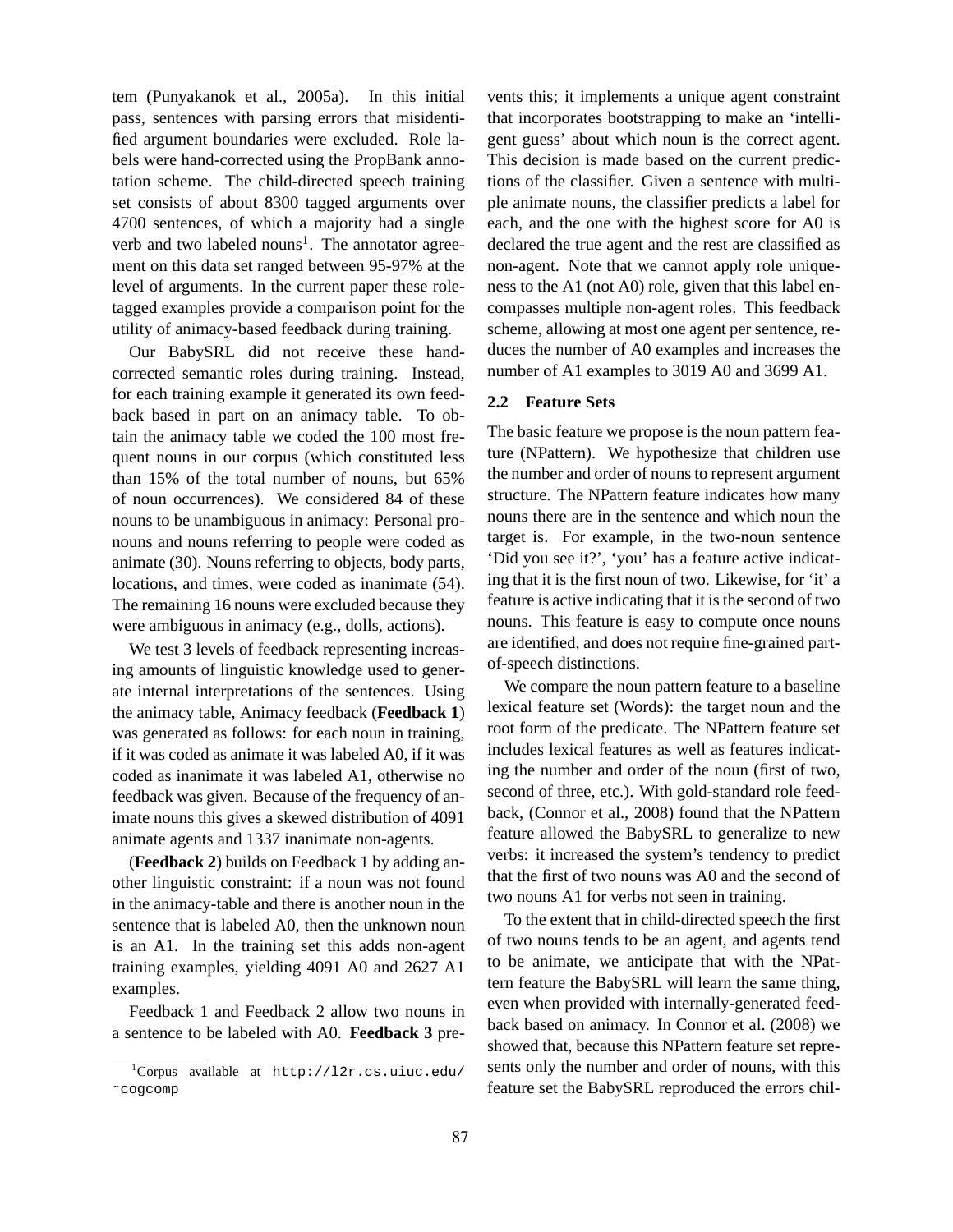| Algorithm BABYSRL TRAINING                             |  |
|--------------------------------------------------------|--|
| <b>INPUT: Unlabeled Training Sentences</b>             |  |
| <b>OUTPUT: Trained Argument Classifier</b>             |  |
| For each training sentence                             |  |
| Generate Internal Feedback: Find interpreted meaning   |  |
| Feedback 1: Apply Animacy Heuristic                    |  |
| For each argument in the sentence (noun)               |  |
| If noun is animate $\rightarrow$ mark as agent         |  |
| If noun is inanimate $\rightarrow$ mark as non-agent   |  |
| else leave unknown                                     |  |
| end                                                    |  |
| Feedback 2: Known agent constraint                     |  |
| Beginning with Feedback 1                              |  |
| If an agent was found                                  |  |
| Mark all unknown arguments as non-agent                |  |
|                                                        |  |
| Feedback 3: Unique agent constraint                    |  |
| Beginning with Feedback 2                              |  |
| If multiple agents found                               |  |
| Find argument with highest agent prediction            |  |
| Leave this argument an agent, mark rest as non-agent   |  |
| <b>Train Supervised Classifier</b>                     |  |
| Present each argument to classifier                    |  |
| Update if interpreted meaning does not match           |  |
| classifier prediction                                  |  |
| end                                                    |  |
|                                                        |  |
| (a) Training                                           |  |
| <b>Algorithm BABYSRL TESTING</b>                       |  |
| <b>INPUT: Unlabeled Testing Sentences</b>              |  |
| OUTPUT: Role labels for each argument                  |  |
|                                                        |  |
| For each test sentence                                 |  |
| Predict roles for each argument                        |  |
| <b>Test Inference:</b>                                 |  |
| Find assignment to whole sentence with highest sum of  |  |
| predictions that doesn't violate uniqueness constraint |  |

end

(b) Testing

Figure 1: BabySRL training and testing procedures. Internal feedback is generated using animacy plus optional constraints. This feedback is fed to a supervised learning algorithm to create an agent-identification classifier.

dren make as noted in the Introduction, mistakenly assigning agent- and non-agent roles to the first and second nouns in intransitive test sentences containing two nouns. In the present paper, the linguistic constraints provide an additional cause for this error. In addition, as a first step in examining recovery from the predicted error, Connor et al. (2008) added a verb position feature (VPosition) specifying whether the target noun is before or after the verb. Given these features, the BabySRL's classification

of transitive and two-noun intransitive test sentences diverged, because the gold-standard training supported the generalization that pre-verbal nouns tend to be agents, and post-verbal nouns tend to be patients. In the present paper we include the VPosition feature for comparison to Connor et al. (2008).

#### **2.3 Testing**

To evaluate the BabySRL we tested it with both a held-out sample of child-directed speech, and with constructed sentences containing novel verbs, like those used in the experiments with children described above. These sentences provide a more stringent test of generalization than the customary test on a held-out section of the data. Although the held-out section of data contains unseen sentences, it may contain few unseen verbs. In a held out section of our data, 650 out of 696 test examples contain a verb that was encountered in training. Therefore, the customary test cannot tell us whether the system generalizes what it learned to novel verbs.

All constructed test sentences contained a novel verb ('gorp'). We constructed two test sentence templates: 'A gorps B' and 'A and B gorp', where A and B were replaced with nouns that appeared more than twice in training. For each test sentence template we built a test set of 100 sentences by randomly sampling nouns in two different ways described next.

**Full distribution**: The first nouns in the test sentences (A) are chosen from the set of all first nouns in our corpus, taking their frequency into account when sampling. The second nouns in the sentences (B) are chosen from the set of nouns appearing as second nouns in the sentence of our corpus. This way of sampling the nouns will maximize the SRL's test performance based on the baseline feature set of lexical information alone (Words). This is so because in our data many sentences have an animate first noun and an inanimate second noun. Based on these words alone the SRL could learn to predict an A0-A1 role sequence for our test sentences. Nevertheless, we expect that when the BabySRL is also given the NPattern feature it should be able to perform better than this high lexical baseline.

**Two animate nouns**: In these test sentences the A and B nouns are chosen from our list of animate nouns. We chose nouns from this list that were fairly frequent (ranging from 8 to 240 uses in the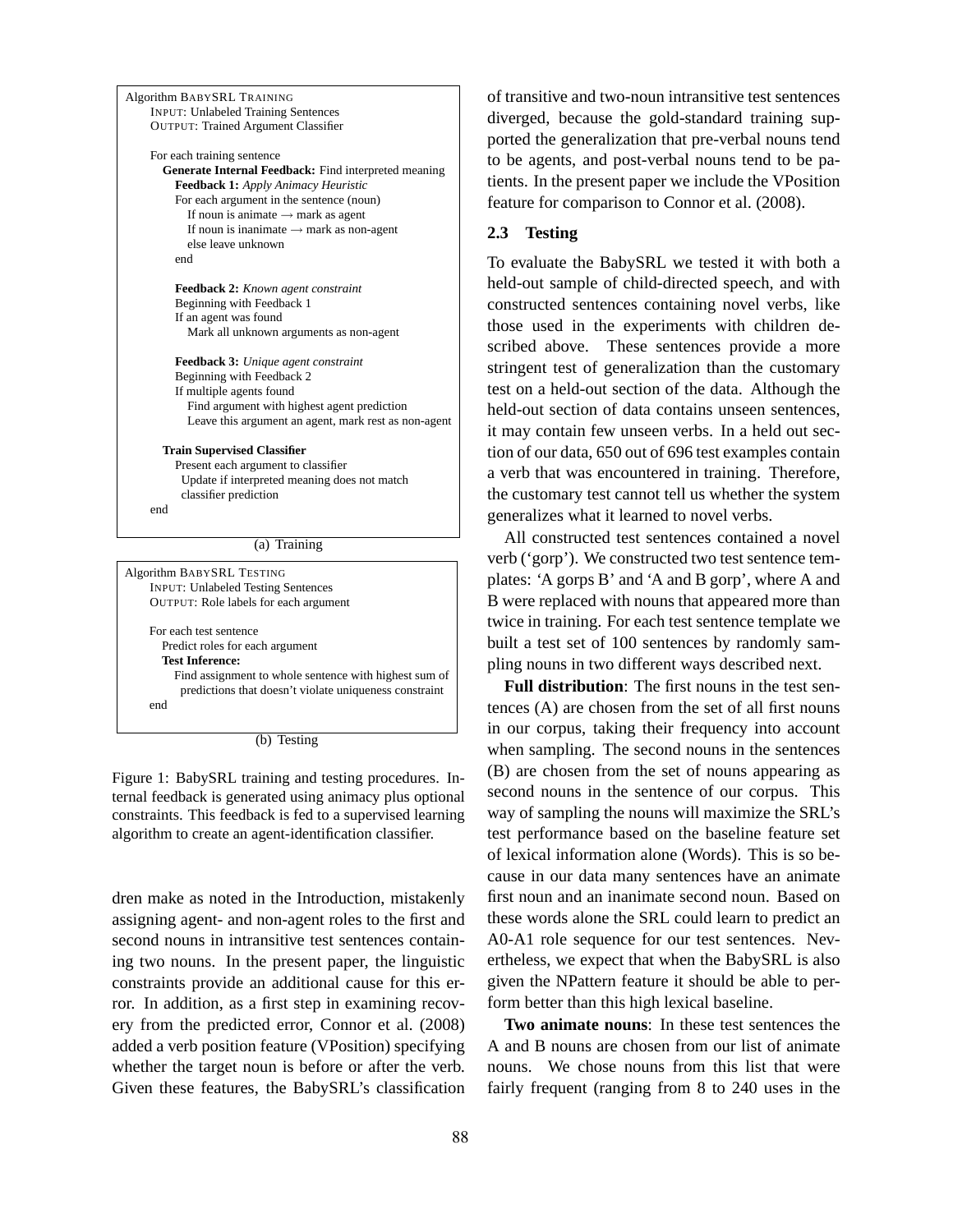corpus), and that occurred roughly equally as the first and second noun. This mimics the sentences used in the experiments with children (e.g., "The girl is kradding the boy!"). The lexical baseline system's tendency to assign an A0-A1 sequence to these nouns should be much lower for these test sentences. We therefore expect the contribution of the NPattern feature to be more apparent in these test sentences.

The test sentences with novel verbs ask whether the classifier transfers its learning about argument role assignment to unseen verbs. Does it assume the first of two nouns in a simple transitive sentence ('A gorps B') is the agent (A0) and the second is not an agent (A1)? In (Connor et al., 2008) we showed that a system with the same feature and representations also over-generalized this rule to twonoun intransitives ('A and B gorp'), mimicking children's behavior. In the present paper this error is over-determined, because the classifier learns only an agent/non-agent contrast, and the linguistic constraints forbid duplicate agents in a sentence. However, for comparison to the earlier paper we test our system on the 'A and B gorp' sentences as well.

### **3 Experimental Results**

Our experiments use internally-generated feedback to train simple, abstract structural features: the NPattern features that proved useful with goldstandard training in Connor et al. (2008). Section 3.1 tests the system on agent-identification in held-out sentences from the corpus, and demonstrates that the animacy-based feedback is useful, yielding SRL performance comparable to that of a system trained with 1000 sentences of gold-standard feedback. Section 3.2 presents the critical novelverb test data, demonstrating that this system replicates key findings of (Connor et al., 2008) with no gold standard feedback. Using only noisy internallygenerated feedback, the BabySRL learned that the first of two nouns is an agent, and generalized this knowledge to sentences with novel verbs.

# **3.1 Comparing Self Generated Feedback with Gold Standard Feedback**

Table 1 reports for the varying feedback schemes, the A0 F1 performance for a system with either lexical baseline feature (Words) or structural features

| Feedback                   | Words | +NPattern |
|----------------------------|-------|-----------|
| 1. Just Animacy            | 0.72  | 0.73      |
| $2. +$ non A0 Inference    | 0.74  | 0.75      |
| $3. +$ unique A0 bootstrap | 0.70  | 0.74      |
| 10 Gold                    | 0.43  | 0.47      |
| 100 Gold                   | 0.61  | 0.65      |
| 1000 Gold                  | 0.75  | 0.76      |

Table 1: Agent identification results (A0 F1) on heldout sections of the Sarah Childes corpus. We compare a classifier trained with various amounts of gold labeled data (averaging over 10 different samples at each level of data). For noun pattern features the internally generated bootstrap feedback provides comparable accuracy to training with between 100-1000 fully labeled examples.

(+NPattern) when tested on a held-out section of the Sarah Childes corpus section 84-90, recorded at child ages 3;11-4;1 years. Agent identification based on lexical features is quite accurate given animacy feedback alone (Feedback 1). As expected, because many agents are animate, the animacy tagging heuristic itself is useful. As linguistic constraints are added via non-A0 inference (Feedback 2), performance increases for both the lexical baseline and NPattern feature-set, because the system experiences more non-A0 training examples.

When the unique A0 constraint is added (Feedback 3), the lexical baseline performance decreases, because for the first time animate nouns are being tagged as non-agents. With this feedback the NPattern feature set yields a larger improvement over lexical baseline, showing that it extracts more general patterns. We discuss the source of these feedback differences in the novel-verb test section below.

We compared the usefulness of the internallygenerated feedback to gold-standard feedback by training a classifier equipped with the same features on labeled sentences. We reduced the SRL labeling for the training sentences to the binary agent/nonagent set, and trained the classifier with 10, 100, or 1000 labeled examples. Surprisingly, the simple feedback derived from 84 nouns labeled with animacy information yields performance equivalent to between 100 and 1000 hand-labeled examples.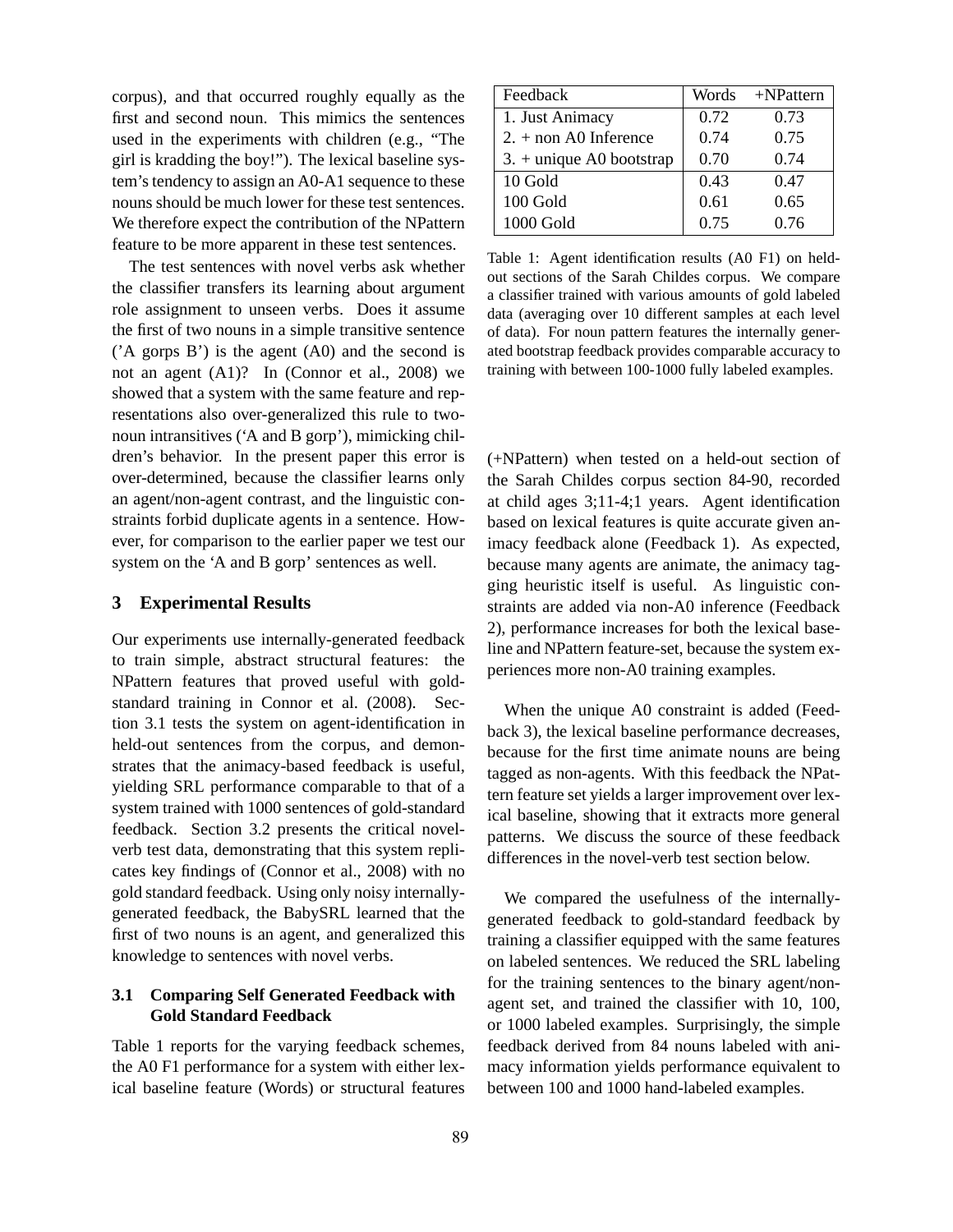|                                 | <b>Full Distribution Nouns</b> |                 |           | <b>Animate Nouns</b> |                 |                  |  |  |  |  |
|---------------------------------|--------------------------------|-----------------|-----------|----------------------|-----------------|------------------|--|--|--|--|
| Feedback                        | Words                          | <b>NPattern</b> | VPosition | Words                | <b>NPattern</b> | <b>VPosition</b> |  |  |  |  |
| 'A gorps B'                     |                                |                 |           |                      |                 |                  |  |  |  |  |
| 1. Animacy                      | 0.86                           | 0.86            | 0.87      | 0.76                 | 0.79            | 0.70             |  |  |  |  |
| $2. +$ non A0 Inference         | 0.87                           | 0.92            | 0.90      | 0.63                 | 0.86            | 0.85             |  |  |  |  |
| $3. +$ unique A0 bootstrap      | 0.87                           | 0.95            | 0.89      | 0.63                 | 0.82            | 0.66             |  |  |  |  |
| 'A and B gorp'                  |                                |                 |           |                      |                 |                  |  |  |  |  |
| 1. Animacy                      | 0.86                           | 0.86            | 0.84      | 0.76                 | 0.79            | 0.68             |  |  |  |  |
| $2. + \text{non }$ A0 Inference | 0.87                           | 0.92            | 0.85      | 0.63                 | 0.86            | 0.66             |  |  |  |  |
| $3. +$ unique A0 bootstrap      | 0.87                           | 0.95            | 0.86      | 0.63                 | 0.82            | 0.63             |  |  |  |  |

Table 2: Percentage of sentences interpreted as agent first (%A0-A1) by the BabySRL when trained on unlabeled data with the 3 internally-generated feedback schemes described in the text. Two different two-noun sentence structures were used ('A gorps B', 'A and B gorp'), along with two different methods of sampling the nouns (Full Distribution, Animate Nouns) to create test sets with 100 sentences each.

# **3.2 Comparing Structural Features with Lexical Features**

The previous section shows that the BabySRL equipped with simple structural features can use internally generated feedback to learn a simple agent/non-agent classification, and apply it to unseen sentences. In this section we probe what the SRL has learned by testing generalization to new verbs in constructed sentences. Table 2 summarizes these experiments. The results are broken down both by what sentence structure is used in test ('A gorps B', 'A and B gorp') and how the nouns 'A' and 'B' are sampled (Full Distribution, Animate Nouns). The results are presented in terms of %A0A1: the percentage of test sentences that are assigned an Agent role for 'A' and a non-Agent role for 'B'.

For the transitive 'A gorps B' sentences, A0A1 is the correct interpretation; A should be the agent. As predicted, when A and B are sampled from the full distribution of nouns, simply basing classification on the Words feature-set already strongly predicts this A0A1 ordering for the majority of cases. This is because the data (language in general, child directed speech in particular here) are naturally distributed such that particular nouns that refer to animates tend to be agents, and tend to appear as first nouns, and those that refer to inanimates tend to be non-agents and second nouns. Thus, a learner representing sentence information in terms of words only succeeds with full-distribution 'A gorps B' test sentences even with the simplest animacy feedback (Feedback 1);

the A and B nouns in these test sentences reproduce the learned distribution. Also as predicted, given this simple feedback, the additional higher-level features (NPattern, VPosition) do not improve much upon the lexical baseline. This is due to the strictly lexical nature of the animacy feedback: each lexical item (e.g., 'you' or 'it') will always either be animate or inanimate and therefore either A0 or A1. Therefore, in this case lexical features are the best predictors.

Also as expected, higher-level features (NPattern, and VPosition) improve performance with a more sophisticated self-generated feedback scheme. Adding inferred feedback to label unknown nouns as A1 when the sentence contains a known animate noun (Feedback 2) decreases the ratio of A0 to non-A0 arguments. This feedback is less lexically determined: for nouns whose animacy is unknown, feedback will be provided only if there is another animate noun in the sentence. This leaves room for the abstract structural features to play a role.

Next we test a form of the unique-A0 constraint. In (Feedback 3), in addition to the non-A0 inference added in (Feedback 2), the BabySRL intelligently selects one noun as A0 in sentences with multiple animate nouns. With this feedback we see a striking increase in test performance based on the noun pattern features over the lexical baseline. In principle, this feedback mechanism might permit the classifier to start to learn that animate nouns are not always agents. Early in training, the noun pattern feature learns that first nouns tend to be animate (and therefore interpreted as agents), and it feeds this informa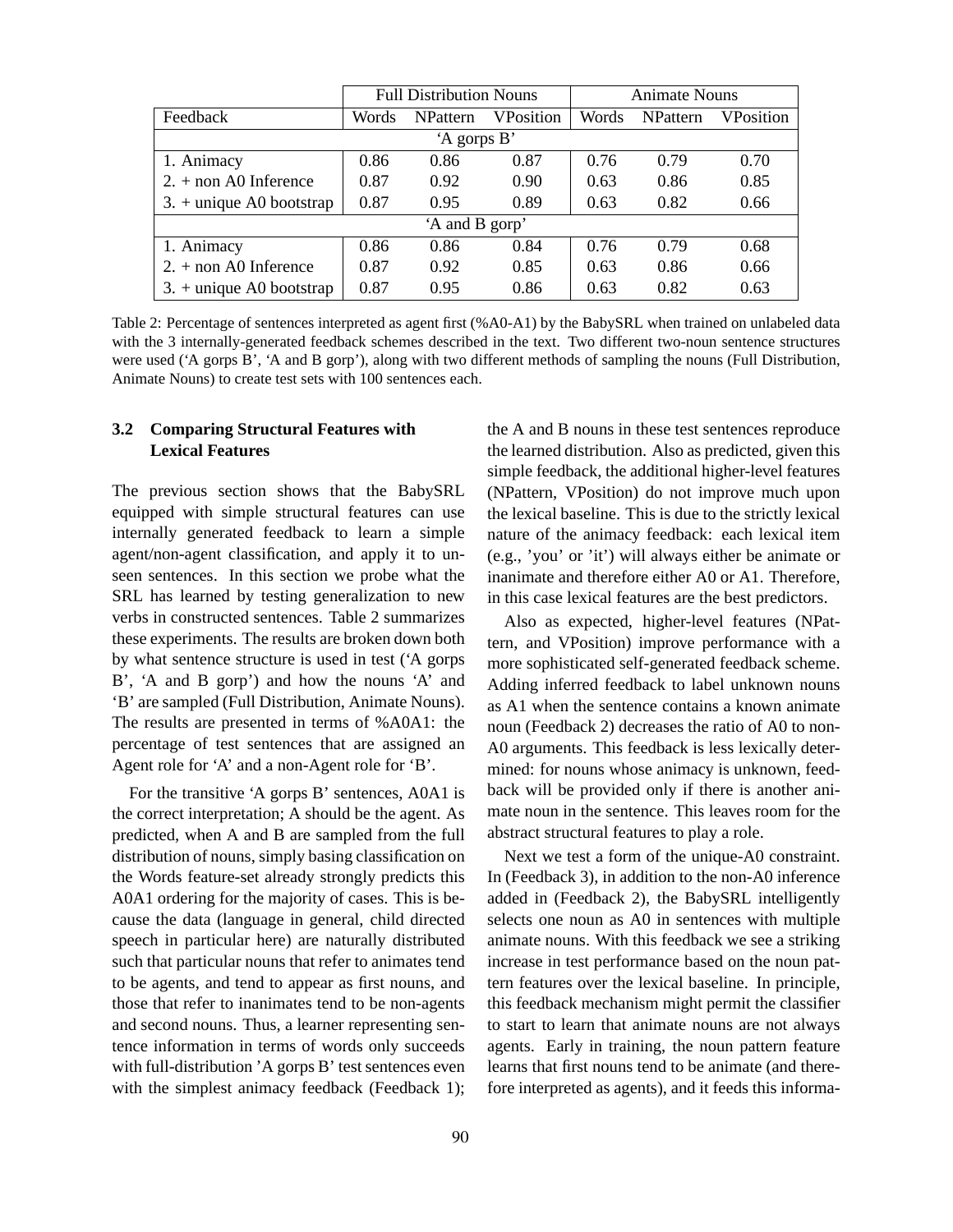tion back into subsequent training examples, generating new feedback that continues to interpret as agents those animate nouns that appear first in sentences containing two animates.

For the nouns sampled from the full distribution we see that structural features improve over the lexical baseline despite the high performance of the lexical baseline. This finding tells us that simple representations of sentence structure can be useful in learning to interpret sentences even with no gold-standard training. Provided only with simple internally-generated feedback based on animacy knowledge and linguistic constraints, the BabySRL learned that the first of two nouns tends to be an agent, and the second of two does not.

The results for the 'A B gorp' test sentences demonstrate an important way in which predictions based on different simple structure representations can diverge. As expected, the NPattern feature makes the same overgeneralization error seen by children and the system in (Connor et al., 2008). However, when the VPosition feature is added, different results are obtained for the 'A gorp B' and 'A and B gorp' sentences. The SRL predicts fewer A0A1 for 'A and B gorp' (it cannot predict the expected A0A0 because of the uniqueness constraint used in test inference).

Next, we replicate our findings by performing the same experiments with test sentences in which both 'A' and 'B' are animate. Because lexical features alone cannot determine if 'A' or 'B' should be the agent, it is a more sensitive test of generalization.

When we look at the lexical baseline for animate sentences, the agent-first percentage is lower compared to the full distribution results, because the word features indicate nearly evenly that both nouns should be agents, so the Words baseline model must rely on small, chance differences in its experience with particular words. This percentage is still well above chance due to the method used to apply inference during testing. Recall that the classifier uses predicate-level inference at test to ensure that only one argument is labeled A0. This inference is implemented using a beam search that looks at arguments in a fixed order and roles from A0 up. Thus in the case of ties there is a preference for first seen solutions, meaning A0A1 in this case. This bias has a large effect on the SRL's baseline performance with

the test sentences containing two animate nouns. Despite this high baseline, however, because lexical features alone cannot determine if 'A' or 'B' should be the agent, we are able to see more clearly the improvement gained by including structural features.

Regardless of our testing scheme, we see that as the feedback incorporates more information, both added linguistic constraints and the SRL's own prior learning, the noun pattern structural feature is better used to identify agents beyond the lexical baseline. The largest improvement over this lexical baseline is obtained by combining knowledge of animacy with a single-agent constraint and bootstrapping predictions based on prior learning.

# **4 Conclusion and Future Work**

Conventional approaches to supervised learning require creating large amounts of hand-labeled data. This is labor-intensive, and limits the relevance of the work to the study of how children learn languages. Children do not receive perfect feedback about sentence interpretation. Here we found that our simple SRL classifier can, to a surprising degree, attain performance comparable to training with 1000 sentences of labeled data. This suggests that fully labeled training data can be supplemented by a combination of simple world knowledge (animates make good agents) and linguistic constraints (each verb has only one agent). The combination of these sources provides an informative training signal that allows our BabySRL to learn a high-level semantic task and generalize beyond the training data we provided to it. The SRL learned, based on the distribution of animates in sentences of child-directed speech, that the first of two nouns tends to be an agent. It did so based on representations of sentence structure as simple as the ordered set of nouns in the sentence. This demonstrates that it is possible to learn how to correctly assign semantic roles based on these very simple cues. This together with experimental work (e.g. (Fisher, 1996) suggests that such representations might play a role in children's early sentence comprehension.

#### **Acknowledgments**

This research is supported by NSF grant BCS-0620257 and NIH grant R01-HD054448.